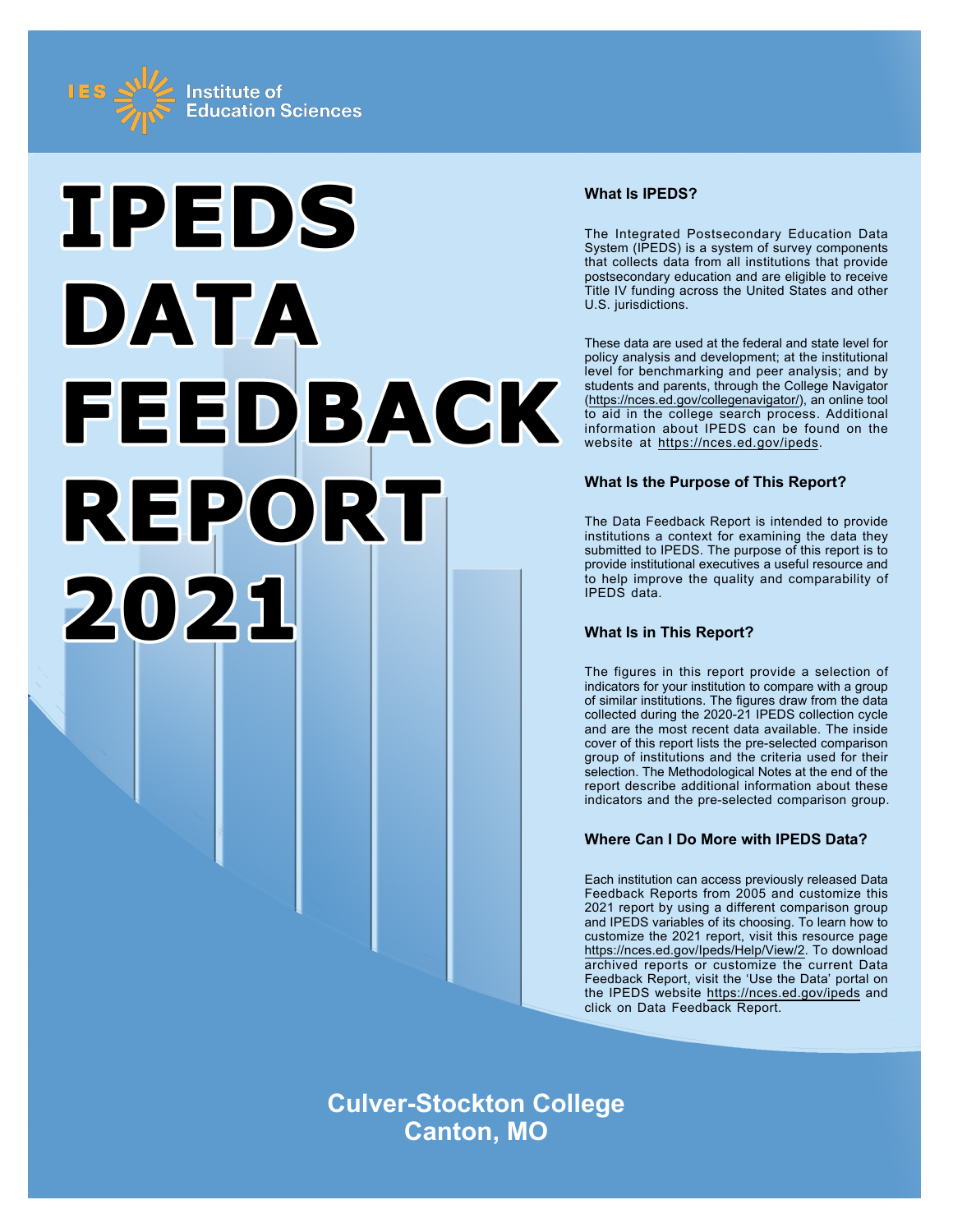# **COMPARISON GROUP**

Comparison group data are included to provide a context for interpreting your institution's indicators. If your institution did not define a custom comparison group for this report by July 15, 2021 NCES selected a comparison group for you. (In this case, the characteristics used to define the comparison group appears below.) The customized Data Feedback Report function available at<https://nces.ed.gov/ipeds/use-the-data/> can be used to reproduce the figures in this report using different peer groups.

The custom comparison group chosen by Culver-Stockton College includes the following 23 institutions:

- Augustana College (Rock Island, IL)
- Avila University (Kansas City, MO)
- Baker University (Baldwin City, KS) Benedictine College (Atchison, KS)
- 
- Central College (Pella, IA)
- Central Methodist University-College of Liberal Arts and Sciences (Fayette, MO)
- Cornell College (Mount Vernon, IA)
- Drury University (Springfield, MO)
- Evangel University (Springfield, MO)
- Graceland University-Lamoni (Lamoni, IA)
- Illinois College (Jacksonville, IL)
- Knox College (Galesburg, IL)
- Lindenwood University (Saint Charles, MO)
- Luther College (Decorah, IA)
- McKendree University (Lebanon, IL) MidAmerica Nazarene University (Olathe, KS)
- Millikin University (Decatur, IL)
- Missouri Valley College (Marshall, MO)
- Monmouth College (Monmouth, IL)
- 
- Quincy University (Quincy, IL) Simpson College (Indianola, IA)
- Westminster College (Fulton, MO)
- William Jewell College (Liberty, MO)
- 

### **The figures in this report have been organized and ordered into the following topic areas:**

| <b>Topic Area</b>                                    | <b>Figures</b>                        | Pages         |
|------------------------------------------------------|---------------------------------------|---------------|
| 1) Admissions (only for non-open-admissions schools) | 1 and $2$                             | 3             |
| 2) Student Enrollment                                | $3, 4, 5$ and $6$                     | 3 and 4       |
| 3) Awards                                            |                                       | 4             |
| 4) Charges and Net Price                             | 8 and 9                               | 5             |
| 5) Student Financial Aid                             | 10 and 11                             | 5             |
| 6) Military Benefits*                                | [No charts applicable]                |               |
| 7) Retention and Graduation Rates                    | 12, 13, 14, 15, 16, 17, 18, 19 and 20 | 6, 7, 8 and 9 |
| 8) Finance                                           | 21 and 22                             | 10            |
| 9) Staff                                             | 23 and 24                             | 10 and 11     |
| 10) Libraries*                                       | 25 and 26                             | 11            |

\*These figures only appear in customized Data Feedback Reports (DFRs), which are available through Use the Data portal on the IPEDS website.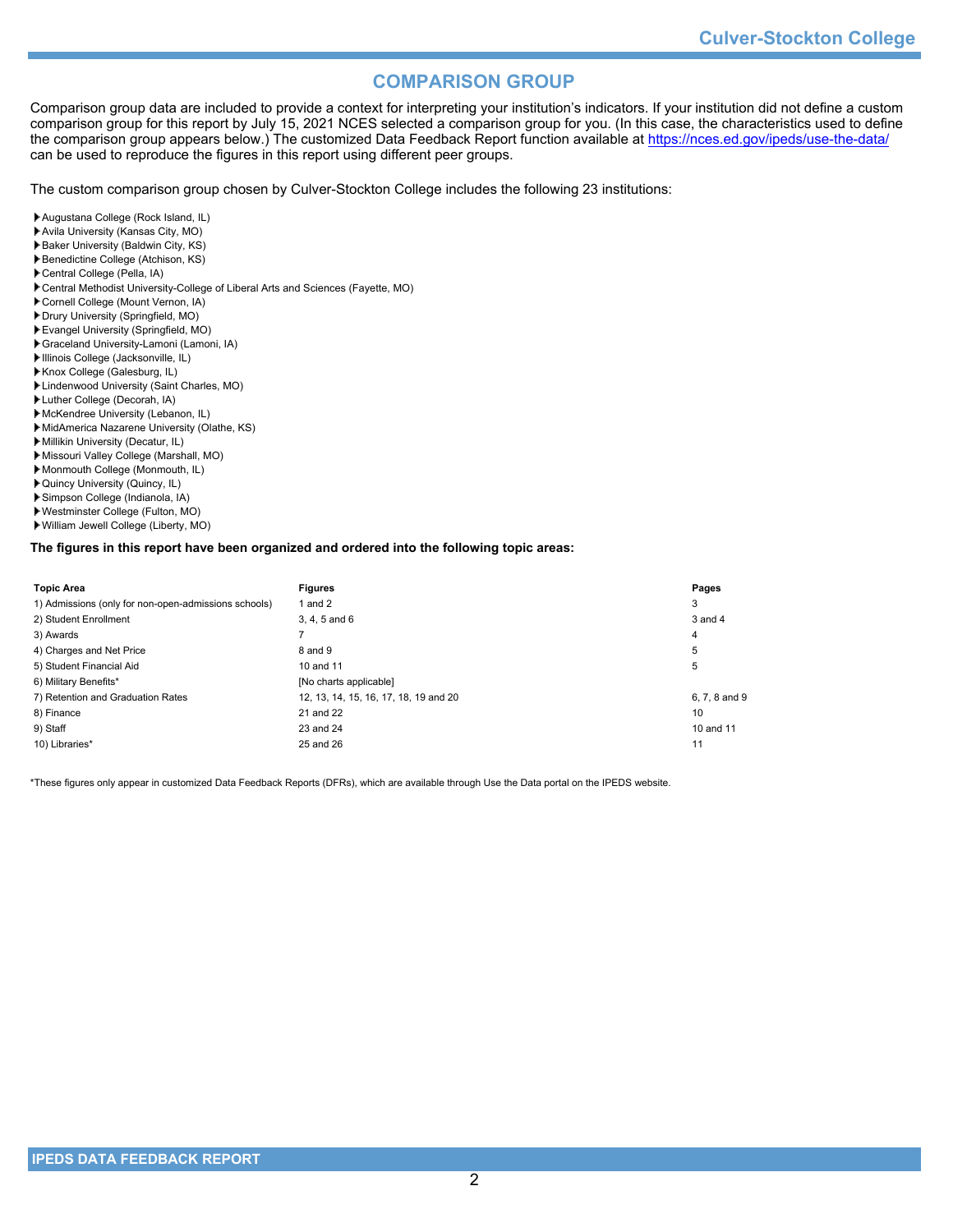**Figure 1. Number of first-time undergraduate students who applied, were admitted, and enrolled full and part time: Fall 2020**



NOTE: Admissions data are presented only for institutions that do not have an open admission policy, and apply to first-time, degree/certificate-seeking undergraduate students only. For details, see the Methodological Notes. N is the number of institutions in the comparison group.

SOURCE: U.S. Department of Education, National Center for Education Statistics, Integrated Postsecondary Education Data System (IPEDS): Winter 2020-21, Admissions component.

### **Figure 2. Percent of first-time undergraduate applicants admitted, and percent of admitted students enrolled full and part time: Fall 2020**



NOTE: Admissions data are presented only for institutions that do not have an open admission policy, and apply to first-time, degree/certificate-seeking undergraduate students only. For details, see the Methodological Notes. See 'Use of Median Values for Comparison Group' for how median values are determined. N is the number of institutions in the comparison group.

SOURCE: U.S. Department of Education, National Center for Education Statistics, Integrated Postsecondary Education Data System (IPEDS): Winter 2020-21, Admissions component.

## **Figure 3. Percent of all students enrolled, by race/ethnicity, and percent of students who are women: Fall 2020**



**The Comparison Group Median (N=23)** Comparison Group Median (N=23)

NOTE: For more information about disaggregation of data by race and ethnicity, see the Methodological Notes. Median values for the comparison group will not add to 100%. See 'Use of Median Values for Comparison Group' for how median values are determined. N is the number of institutions in the comparison group.

SOURCE: U.S. Department of Education, National Center for Education Statistics, Integrated Postsecondary Education Data System (IPEDS): Spring 2021, Fall Enrollment component.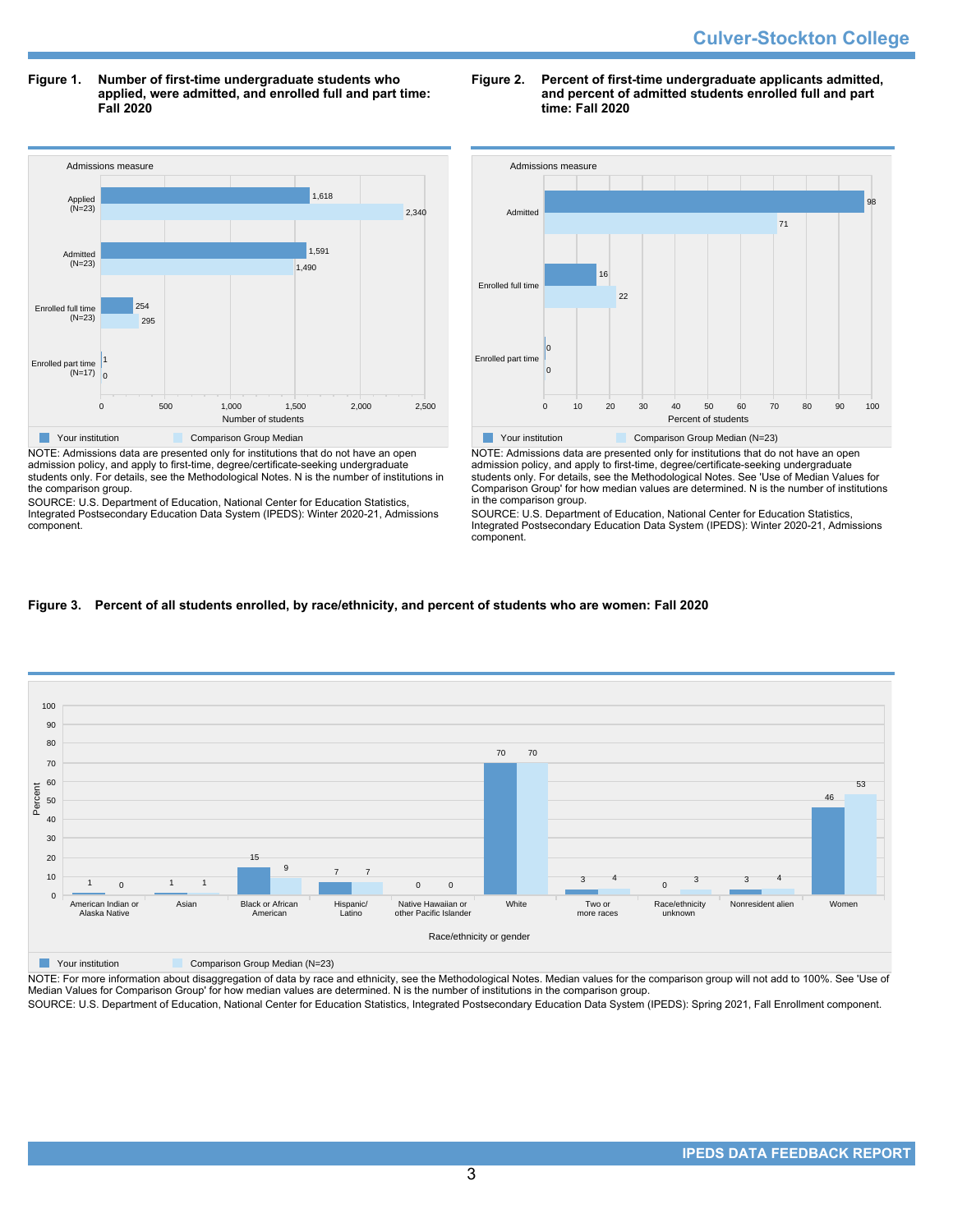**Figure 4. 12-month FTE enrollment, total unduplicated headcount, full- and part-time undergraduate headcount (2019-20) and total fall enrollment, full-time and part-time undergraduate fall enrollment (Fall 2020)**



NOTE: For details on calculating full-time equivalent (FTE) enrollment, see Calculating FTE in the Methodological Notes. Total headcount, FTE, and full- and part-time fall enrollment include both undergraduate and postbaccalaureate students, when applicable. N is the number of institutions in the comparison group.

SOURCE: U.S. Department of Education, National Center for Education Statistics, Integrated Postsecondary Education Data System (IPEDS): Fall 2020, 12-month Enrollment component and Spring 2021, Fall Enrollment component.

#### **Figure 6. Percent of students enrolled in distance education courses, by amount of distance education and student level: 2019-20**



NOTE: N is the number of institutions in the comparison group.

SOURCE: U.S. Department of Education, National Center for Education Statistics, Integrated Postsecondary Education Data System (IPEDS): Fall 2020, 12-month Enrollment component.





NOTE: N is the number of institutions in the comparison group. SOURCE: U.S. Department of Education, National Center for Education Statistics, Integrated Postsecondary Education Data System (IPEDS): Spring 2021, Fall Enrollment component.

#### **Figure 7. Number of degrees awarded, by level: 2019-20**



NOTE: For additional information about postbaccalaureate degree levels, see the Methodology Notes. N is the number of institutions in the comparison group. SOURCE: U.S. Department of Education, National Center for Education Statistics, Integrated Postsecondary Education Data System (IPEDS): Fall 2020, Completions component.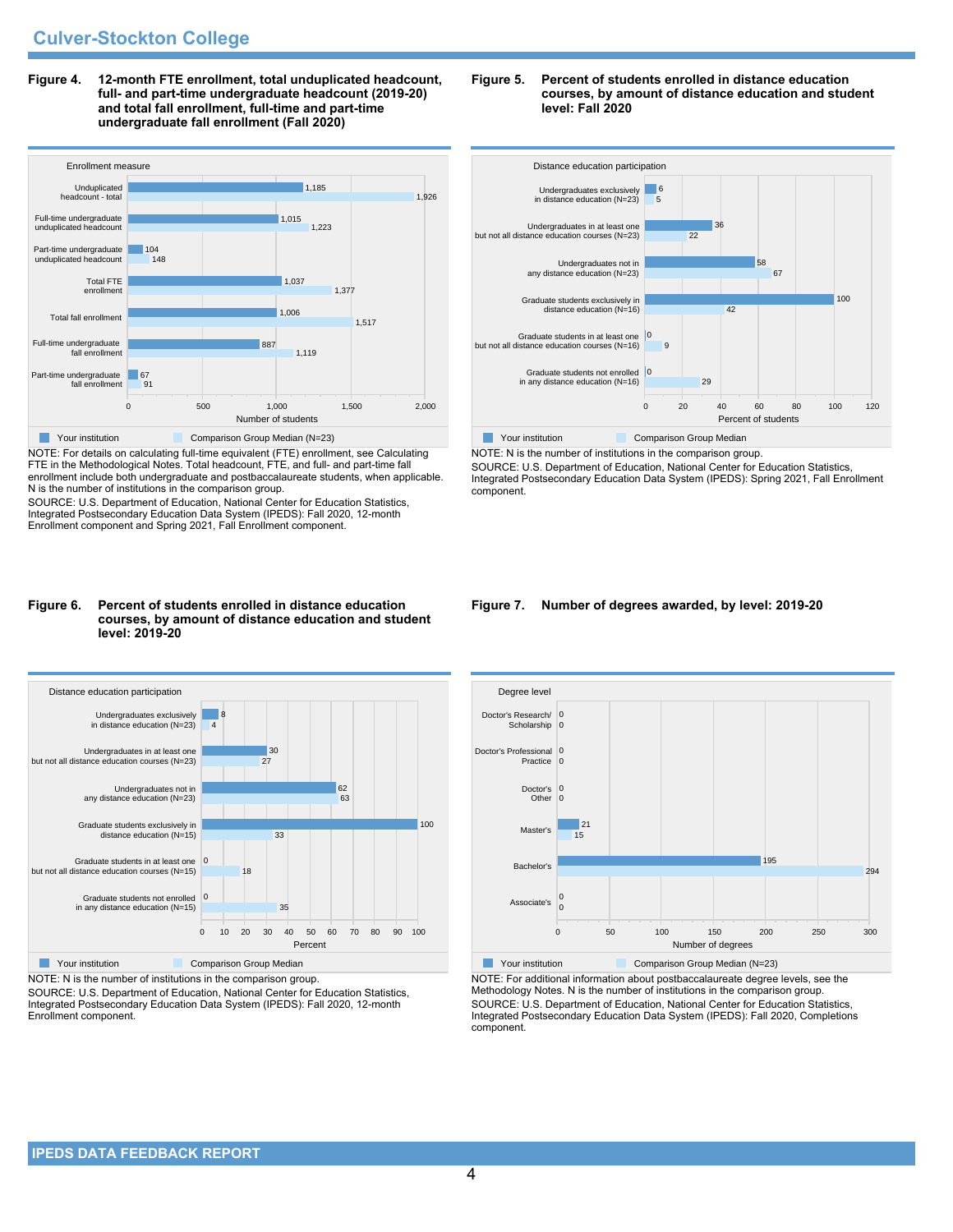#### **Figure 8. Tuition and required fees for full-time, first-time degree/certificate-seeking undergraduates: Academic years 2017-18 to 2020-21**



NOTE: The tuition and required fees shown here are the lowest reported from the categories of in-district, in-state, and out-of-state. N is the number of institutions in the comparison group.

SOURCE: U.S. Department of Education, National Center for Education Statistics, Integrated Postsecondary Education Data System (IPEDS): Fall 2020, Institutional Characteristics component.

#### **Figure 9. Average net price of attendance for full-time, first-time degree/certificate-seeking undergraduate students, who were awarded grant or scholarship aid: 2017-18 to 2019- 20**



NOTE: Average net price is for full-time, first-time degree/certificate-seeking undergraduate students and is generated by subtracting the average amount of federal, state/local government, and institutional grant and scholarship awarded aid from the total cost of attendance. Total cost of attendance is the sum of published tuition and required fees (lower of in-district or in-state for public institutions), books and supplies, and the weighted average of room and board and other expenses. For details, see the Methodological Notes. N is the number of institutions in the comparison group. SOURCE: U.S. Department of Education, National Center for Education Statistics, Integrated Postsecondary Education Data System (IPEDS): Fall 2020, Institutional Characteristics component and Winter 2020-21, Student Financial Aid component.

#### **Figure 10. Percent of full-time, first-time degree/certificate-seeking undergraduate students who were awarded grant or scholarship aid, or loans, by type of aid: 2019-20**



NOTE: Any grant aid above includes grant or scholarship aid awarded from the federal government, state/local government, or the institution. Federal grants include Federal Pell grants and other federal grants. Any loans include federal loans and other loans awarded to students. For details on how students are counted for financial aid reporting, see Cohort Determination in the Methodological Notes. N is the number of institutions in the comparison group.

SOURCE: U.S. Department of Education, National Center for Education Statistics, Integrated Postsecondary Education Data System (IPEDS): Winter 2020-21, Student Financial Aid component.

#### **Figure 11. Average amounts of awarded grant or scholarship aid, or loans awarded to full-time, first-time degree/certificateseeking undergraduate students, by type of aid: 2019-20**



NOTE: Any grant aid above includes grant or scholarship aid awarded from the federal government, state/local government, or the institution. Federal grants include Federal Pell grants and other federal grants. Any loans include federal loans and other loans awarded to students. Average amounts of aid were calculated by dividing the total aid awarded by the unduplicated count of recipients at each institution. N is the number of institutions in the comparison group.

SOURCE: U.S. Department of Education, National Center for Education Statistics, Integrated Postsecondary Education Data System (IPEDS): Winter 2020-21, Student Financial Aid component.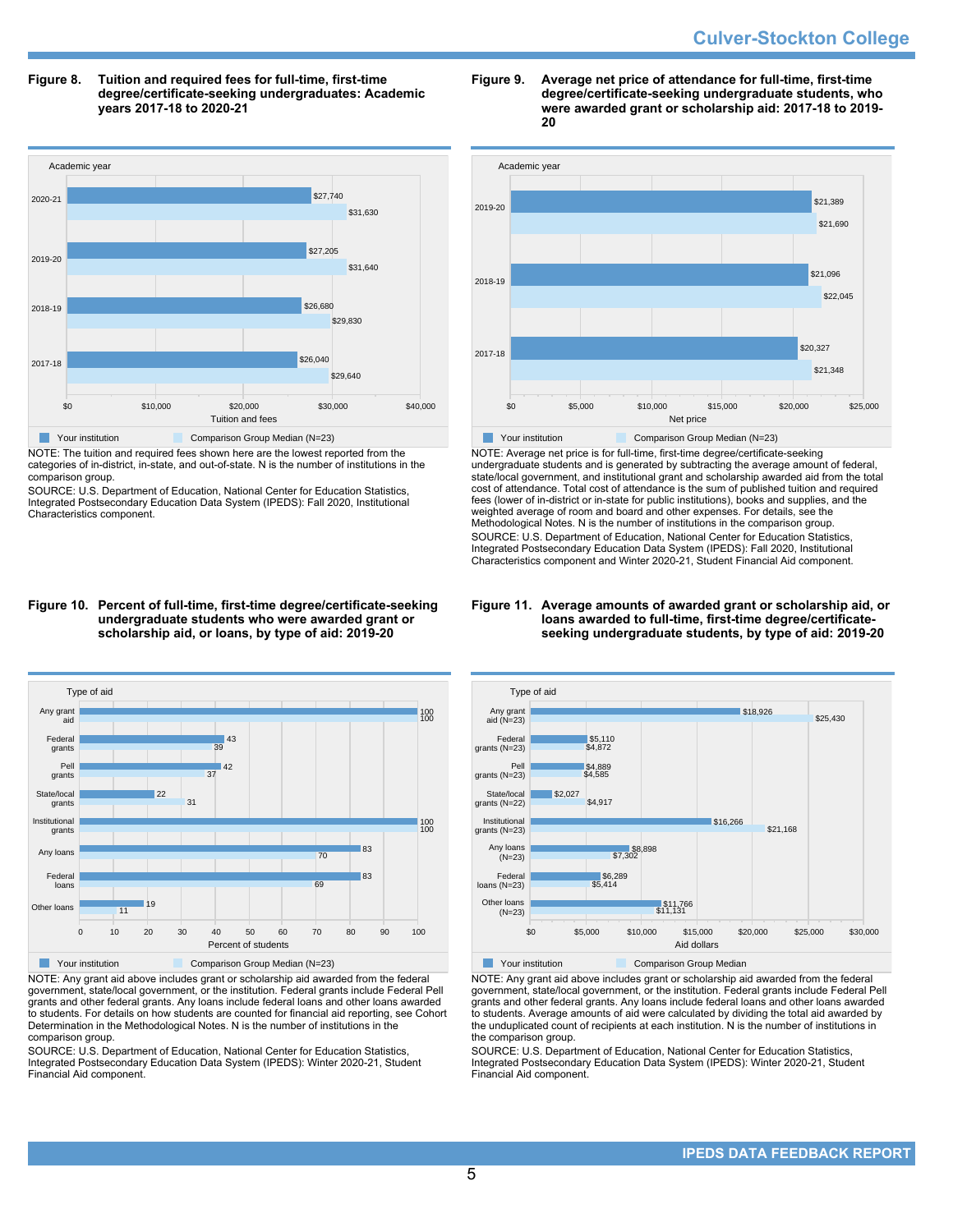#### **Figure 12. Retention rates of first-time bachelor's degree-seeking students, by attendance status: Fall 2019 cohort**



NOTE: Retention rates are measured from the fall of first enrollment to the following fall. Academic reporting institutions report retention data for the Fall 2019 cohort of students who are still enrolled as of the institution's official fall reporting date or as of October 15, 2020. Program reporters determine the cohort with enrollment any time between August 1 - October 31, 2019 and retention based on August 1, 2020. Four-year institutions report retention rates for students seeking a bachelor's degree. For more details, see the Methodological Notes. N is the number of institutions in the comparison group. SOURCE: U.S. Department of Education, National Center for Education Statistics, Integrated Postsecondary Education Data System (IPEDS): Spring 2021, Fall Enrollment component.





NOTE: Graduation rate cohort includes all full-time, first-time degree/certificate-seeking undergraduate students. Graduation and transfer-out rates are the Student Right-to-Know rates. Only institutions with mission to prepare students to transfer are required to report transfer out. For more details, see the Methodological Notes. N is the number of institutions in the comparison group.

SOURCE: U.S. Department of Education, National Center for Education Statistics, Integrated Postsecondary Education Data System (IPEDS): Winter 2020-21, Graduation Rates component.





**The Comparison Group Median**<br> **Comparison Group Median** 

NOTE: For more information about disaggregation of data by race and ethnicity, see the Methodological Notes. The graduation rates are the Student Right-to-Know (SRK) rates. Median values for the comparison group will not add to 100%. N is the number of institutions in the comparison group.

SOURCE: U.S. Department of Education, National Center for Education Statistics, Integrated Postsecondary Education Data System (IPEDS): Winter 2020-21, Graduation Rates component.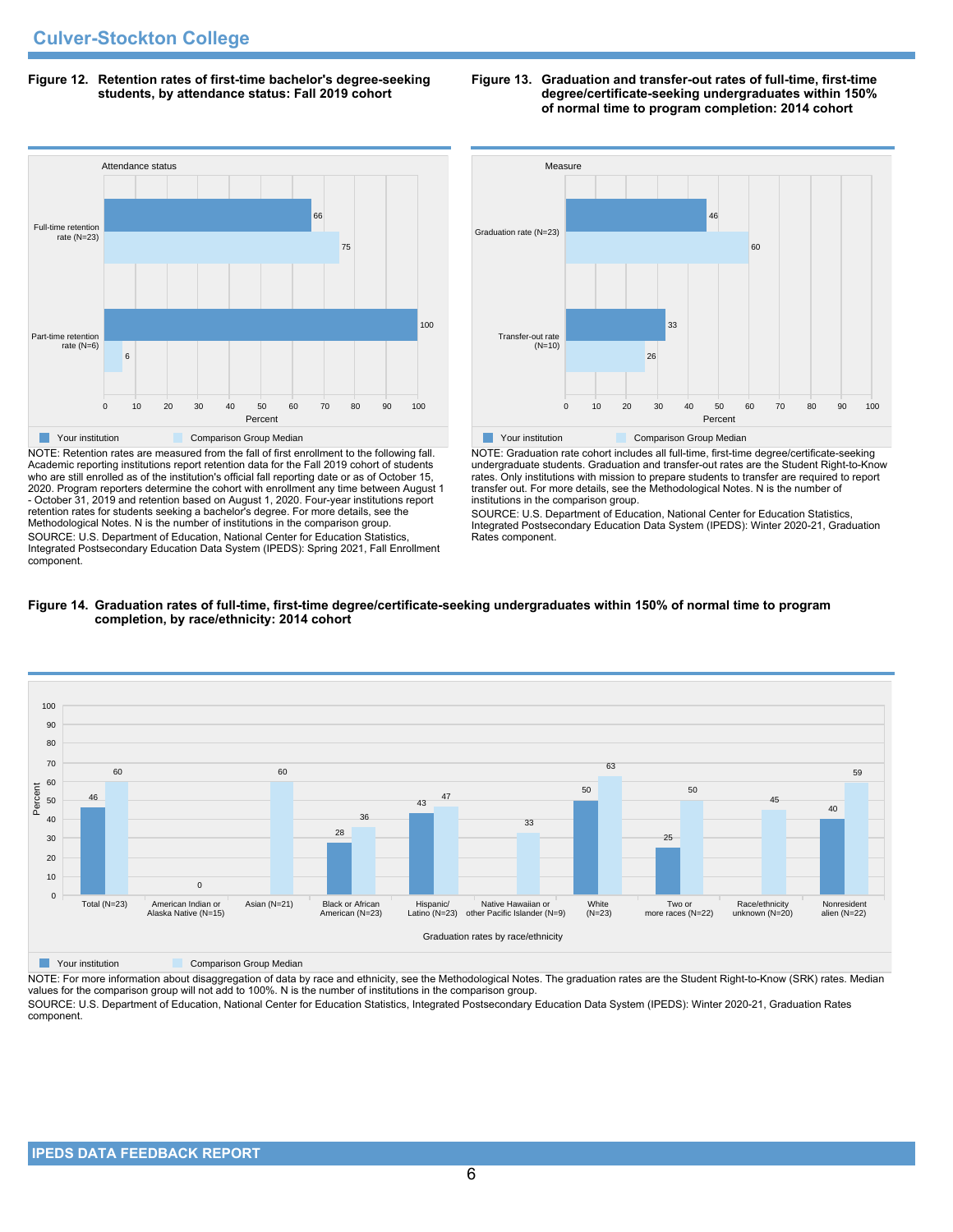**Figure 15. Graduation rates of full-time, first-time degree/certificateseeking undergraduates within 150% of normal time to program completion, by type of aid: 2014 cohort**

**Figure 16. Bachelor's degree graduation rates of full-time, first-time bachelor's degree-seeking undergraduates within 4 years, 6 years, and 8 years: 2012 cohort**



NOTE: Graduation rate cohort includes all full-time, first-time degree/certificate-seeking undergraduate students. Data were collected on those students, who at entry of the cohort, were awarded a Pell Grant and students who were awarded a Subsidized Stafford loan, but did not receive a Pell Grant. Graduation rates are the Student Right-to-Know rates. For more details, see the Methodological Notes. N is the number of institutions in the comparison group.

SOURCE: U.S. Department of Education, National Center for Education Statistics, Integrated Postsecondary Education Data System (IPEDS): Winter 2020-21, Graduation Rates component.



NOTE: The 4-, 6-, and 8-year graduation rates are calculated using the number of students who completed a bachelor's or equivalent degree from a cohort of students who entered the institution seeking a bachelor's or equivalent degree. For details, see the Methodological Notes. N is the number of institutions in the comparison group. Medians are not reported for comparison groups with less than three values.

SOURCE: U.S. Department of Education, National Center for Education Statistics, Integrated Postsecondary Education Data System (IPEDS): Winter 2020-21, 200% Graduation Rates component.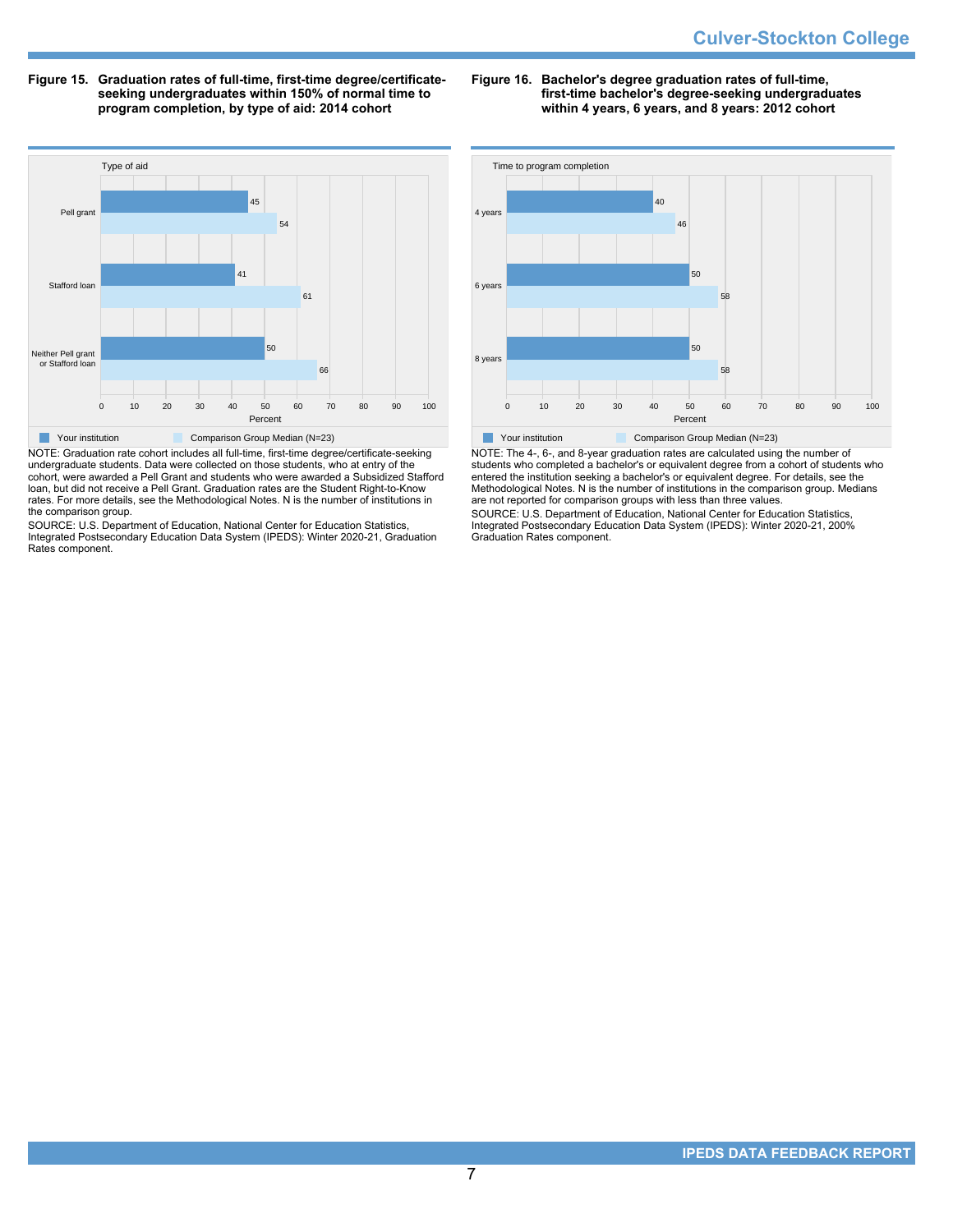# **Culver-Stockton College**

### **Figure 17. Award and enrollment rates of first-time, full-time, degree/certificate-seeking undergraduates after 8 years of entry, by Pell status: 2012-13 cohort**



NOTE: Award measures are based on the highest award received after 8 years of entry and enrollment measures are based on students who did not receive an award after 8 years of entry. Student cohorts (i.e., First-time, full-time; First-time, part-time; Non-first-time, full-time; and Non-first-time, part-time) are degree/certificate-seeking undergraduate students who entered the institution between July 1, 2012-June 30, 2013. Pell recipients are students with demonstrated financial need. For more details, see the Methodological Notes. N is the number of institutions in the comparison group. Medians are not reported for comparison groups with less than three values.

SOURCE: U.S. Department of Education, National Center for Education Statistics, Integrated Postsecondary Education Data System (IPEDS): Winter 2020-21, Outcome Measures component.

## **Figure 18. Award and enrollment rates of first-time, part-time, degree/certificate-seeking undergraduates after 8 years of entry, by Pell status: 2012-13 cohort**



NOTE: Award measures are based on the highest award received after 8 years of entry and enrollment measures are based on students who did not receive an award after 8 years of entry. Student cohorts (i.e., First-time, full-time; First-time, part-time; Non-first-time, full-time; and Non-first-time, part-time) are degree/certificate-seeking undergraduate students who entered the institution between July 1, 2012-June 30, 2013. Pell recipients are students with demonstrated financial need. For more details, see the Methodological Notes. N is the number of institutions in the comparison group. Medians are not reported for comparison groups with less than three values. SOURCE: U.S. Department of Education, National Center for Education Statistics, Integrated Postsecondary Education Data System (IPEDS): Winter 2020-21, Outcome Measures component.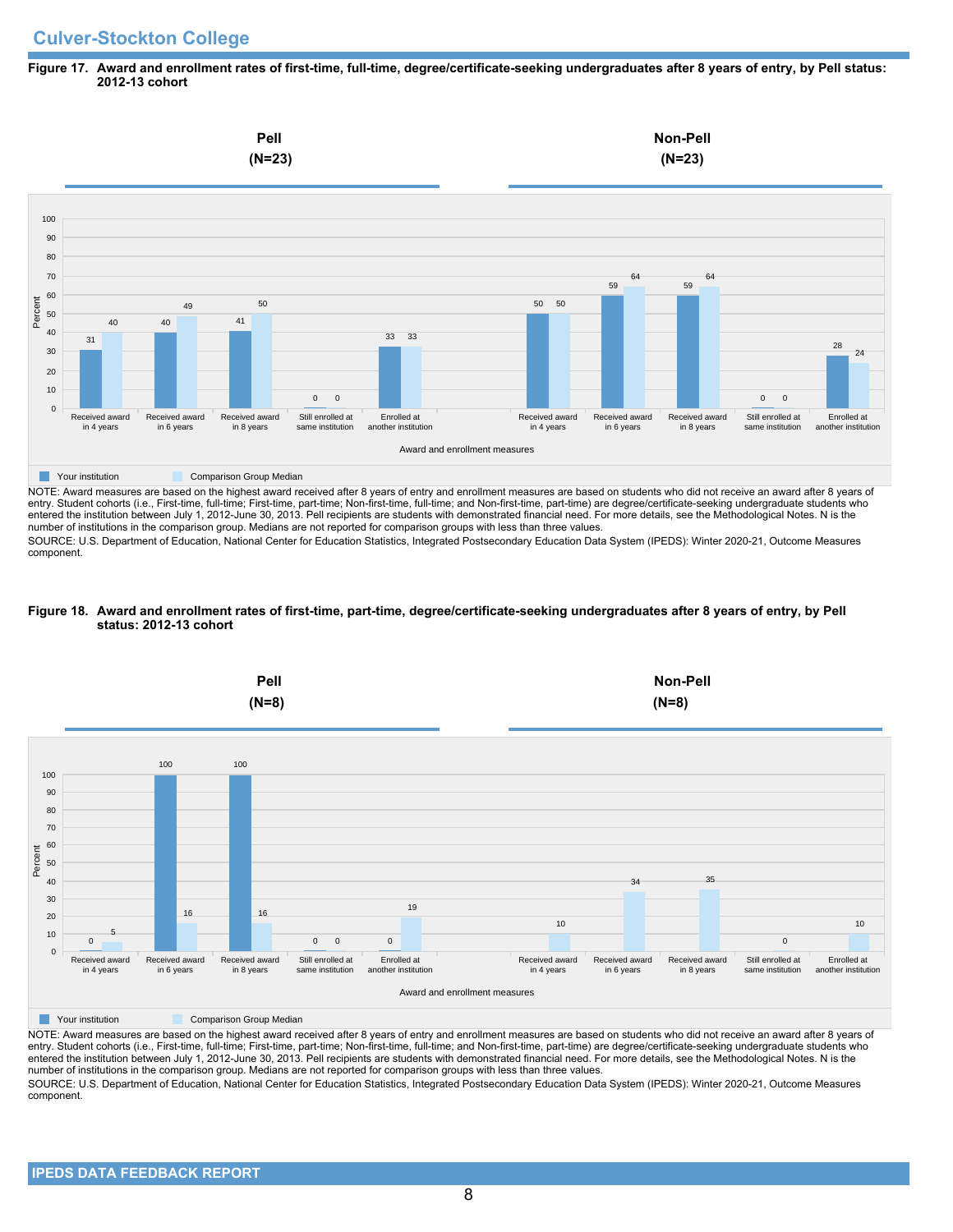#### **Figure 19. Award and enrollment rates of non-first-time, full-time, degree/certificate-seeking undergraduates after 8 years of entry, by Pell status: 2012-13 cohort**



NOTE: Award measures are based on the highest award received after 8 years of entry and enrollment measures are based on students who did not receive an award after 8 years of entry. Student cohorts (i.e., First-time, full-time; First-time, part-time; Non-first-time, full-time; and Non-first-time, part-time) are degree/certificate-seeking undergraduate students who entered the institution between July 1, 2012-June 30, 2013. Pell recipients are students with demonstrated financial need. For more details, see the Methodological Notes. N is the number of institutions in the comparison group. Medians are not reported for comparison groups with less than three values.

SOURCE: U.S. Department of Education, National Center for Education Statistics, Integrated Postsecondary Education Data System (IPEDS): Winter 2020-21, Outcome Measures component.

### **Figure 20. Award and enrollment rates of non-first-time, part-time, degree/certificate-seeking undergraduates after 8 years of entry, by Pell status: 2012-13 cohort**



NOTE: Award measures are based on the highest award received after 8 years of entry and enrollment measures are based on students who did not receive an award after 8 years of entry. Student cohorts (i.e., First-time, full-time; First-time, part-time; Non-first-time, full-time; and Non-first-time, part-time) are degree/certificate-seeking undergraduate students who entered the institution between July 1, 2012-June 30, 2013. Pell recipients are students with demonstrated financial need. For more details, see the Methodological Notes. N is the number of institutions in the comparison group. Medians are not reported for comparison groups with less than three values. SOURCE: U.S. Department of Education, National Center for Education Statistics, Integrated Postsecondary Education Data System (IPEDS): Winter 2020-21, Outcome Measures component.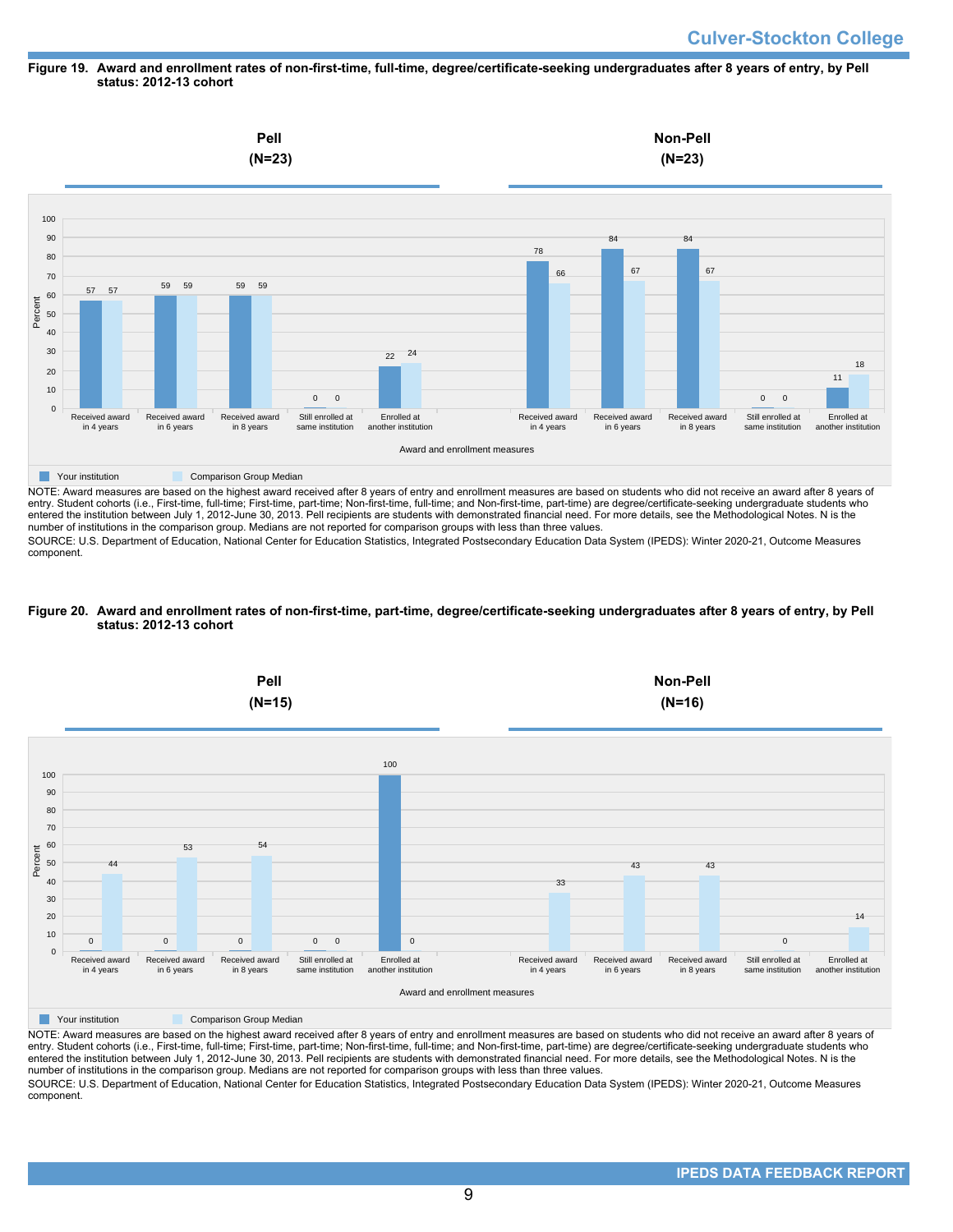**Figure 21. Percent distribution of core revenues, by source: Fiscal year 2020**

#### Revenue source 0 10 20 30 40 50 60 70 80 90 100 Percent of total core revenues Other core revenues Investment return Private gifts, grants, and contracts Government grants and contracts Tuition and fees  $\overline{2}$  $\blacksquare$ 4  $|0$  $\overline{20}$  $26$ 4 1 61 71 **The Comparison Group Median (N=23)** Comparison Group Median (N=23)

NOTE: The comparison group median is based on those members of the comparison group that report finance data using the same accounting standards as the comparison institution. For more information, see the Methodological Notes. N is the number of institutions in the comparison group.

SOURCE: U.S. Department of Education, National Center for Education Statistics, Integrated Postsecondary Education Data System (IPEDS): Spring 2021, Finance component.



NOTE: Expenses per full-time equivalent (FTE) enrollment, particularly instruction, may be inflated because finance data includes all core expenses while FTE reflects credit activity only. For details on calculating FTE enrollment and a detailed definition of core expenses, see the Methodological Notes. N is the number of institutions in the comparison group. SOURCE: U.S. Department of Education, National Center for Education Statistics, Integrated Postsecondary Education Data System (IPEDS): Fall 2020, 12-month Enrollment component and Spring 2021, Finance component.

## **Figure 23. Full-time equivalent staff, by occupational category: Fall 2020**



**The Comparison Group Median (N=23)** Comparison Group Median (N=23)

NOTE: Graduate assistants are not included. For calculation details, see the Methodological Notes. N is the number of institutions in the comparison group. SOURCE: U.S. Department of Education, National Center for Education Statistics, Integrated Postsecondary Education Data System (IPEDS): Spring 2021, Human Resources component.

#### **Figure 22. Core expenses per FTE enrollment, by function: Fiscal year 2020**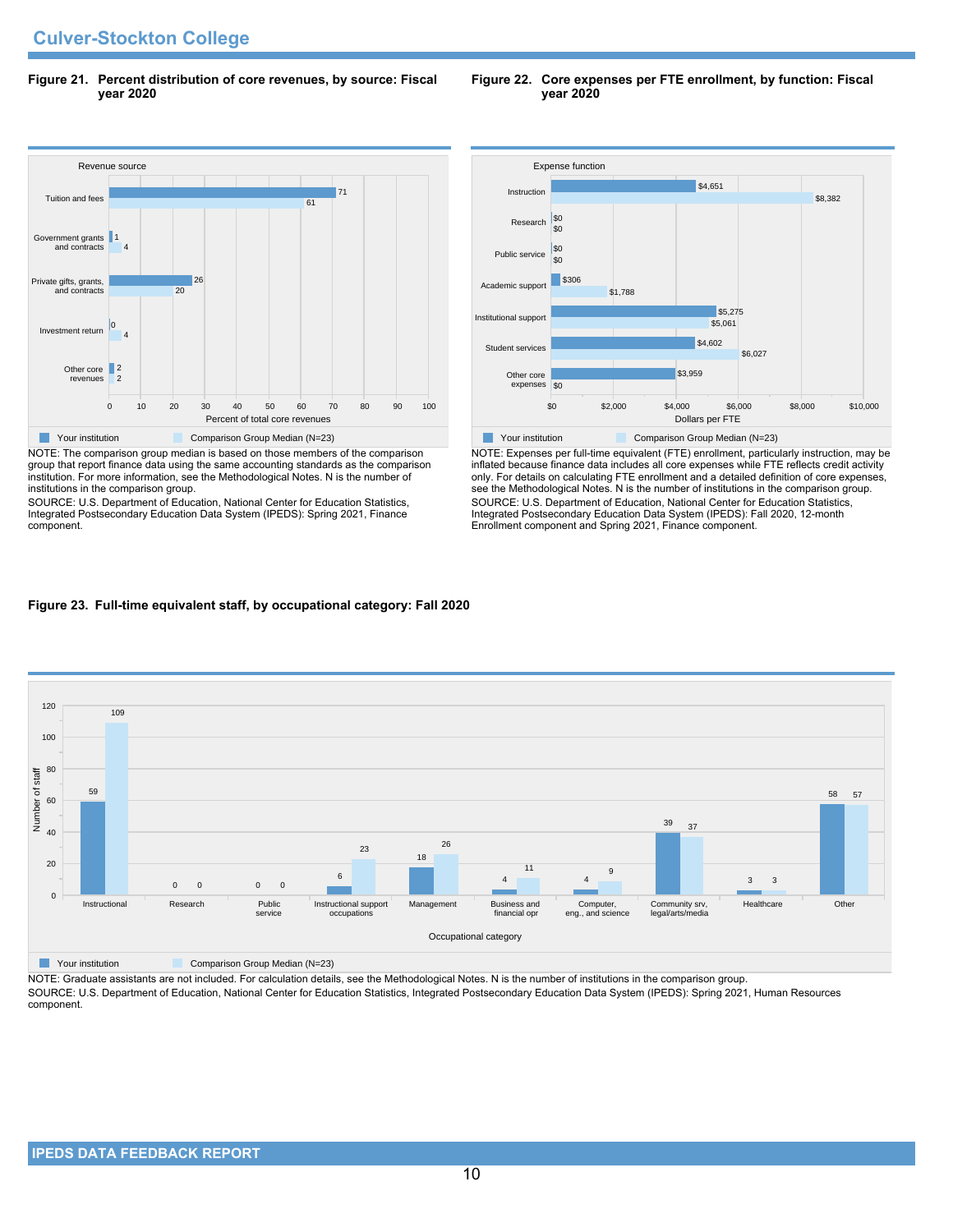#### **Figure 24. Average salaries of full-time instructional non-medical staff equated to 9-months worked, by academic rank: Academic year 2020-21**

Academic rank \$0 \$20,000 \$40,000 \$60,000 \$80,000 Average salary No academic rank (N=3) Lecturer (N=3) **Instructor**  $(N=20)$ Assistant professor (N=23) Associate professo (N=23) Professor (N=23) All ranks  $(N=23)$ \$52,326 \$49,051 \$47,041 \$48,386 \$55,396 \$46,199 \$59,436 \$54,083 \$71,029 \$66,668 \$60,362 \$52,072 **Nour institution Comparison Group Median** 

NOTE: See Methodology Notes for more details on average salary. N is the number of institutions in the comparison group.

SOURCE: U.S. Department of Education, National Center for Education Statistics, Integrated Postsecondary Education Data System (IPEDS): Spring 2021, Human Resources component.

#### **Figure 25. Percent distribution of library collection, by material type: Fiscal Year 2020**



NOTE: N is the number of institutions in the comparison group. SOURCE: U.S. Department of Education, National Center for Education Statistics, Integrated Postsecondary Education Data System (IPEDS): Spring 2021, Academic Libraries component.

### **Figure 26. Percent distribution of library expenses, by function: Fiscal Year 2020**



NOTE: N is the number of institutions in the comparison group.

SOURCE: U.S. Department of Education, National Center for Education Statistics, Integrated Postsecondary Education Data System (IPEDS): Spring 2021, Academic Libraries component.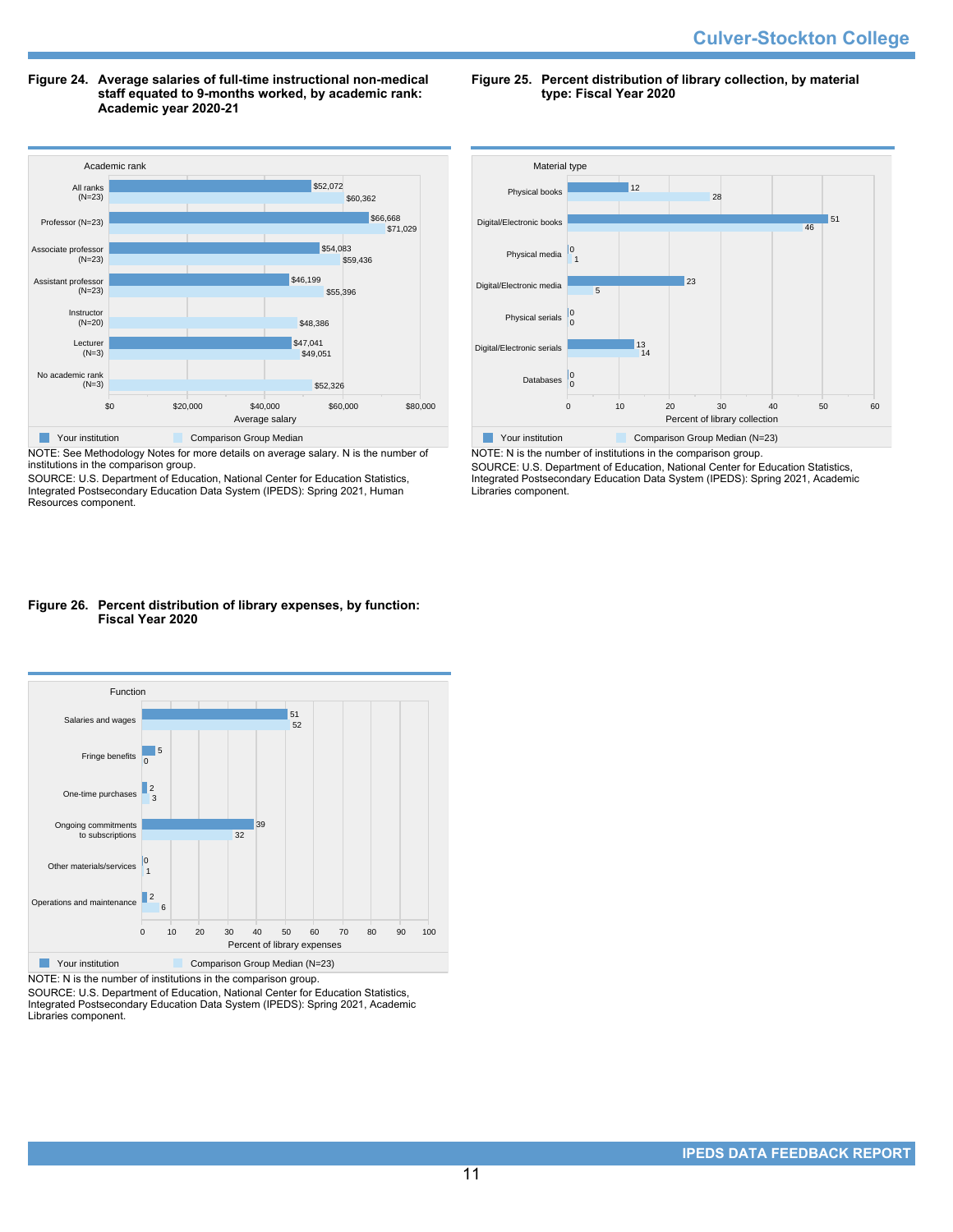# **METHODOLOGICAL NOTES**

### **Overview**

This report is based on data supplied by institutions to IPEDS during 2020-21 data collection year. Response rates exceeded 99% for most surveys. IPEDS data release memos at <https://nces.ed.gov/ipeds/use-the-data/survey-components> provide an overview of the number of institutions responding to the survey components. Furthermore, data used in this report are provisional level and may be revised for a limited time through the IPEDS Prior Year Revision system.

## **Use of Median Values for Comparison Group**

This report compares your institution's data to the median value for the comparison group for each indicator shown in the figure. If more than one indicator is present in a figure, the median values are determined separately for each indicator. Medians are not displayed for comparison groups with fewer than three values. Where percentage distributions are presented, median values may not add to 100%. To access all the data used to create the figures included in this report, go to 'Use the Data' portal on the IPEDS website at this provided link (<https://nces.ed.gov/ipeds>).

### **Missing Indicators**

If a indicator is not reported for your institution, the omission indicates that the indicator is not relevant to your institution and the data were not collected. Not all notes may be applicable to your report.

### **Use of Imputed Data**

All IPEDS data are subject to imputation for total (institutional) and partial (item) nonresponse. If necessary, imputed values were used to prepare your report.

### **Data Confidentiality**

IPEDS data are not collected under a pledge of confidentiality.

## **Disaggregation of Data by Race/Ethnicity**

When applicable, some indicators are disaggregated by race/ethnicity. Data disaggregated by race/ethnicity have been reported using the 1997 Office of Management and Budget categories. Detailed information about the race/ethnicity categories can be found at <https://nces.ed.gov/ipeds/Section/Resources>.

### **Cohort Determination for Reporting Student Financial Aid, Graduation Rates, and Outcome Measures**

Student cohorts for reporting Student Financial Aid and Graduation Rates data are based on the reporting type of the institution. For institutions that report based on an academic year (those operating on standard academic terms), student counts and cohorts are based on fall term data. Student counts and cohorts for program reporters (those that do not operate on standard academic terms) are based on unduplicated counts of students enrolled during a full 12-month period.

Student cohorts for reporting Outcome Measures are based on a full-year cohort from July 1-June 30 for all degree-granting institutions.

# **DESCRIPTION OF INDICATORS USED IN THE FIGURES**

### **Admissions (only for non-open-admissions schools)**

### *Admissions and Test Score Data*

Admissions and test score data are presented only for institutions that do not have an open admission policy, and apply to first-time, degree/certificate-seeking undergraduate students only. Applicants include only those students who fulfilled all requirements for consideration for admission and who were notified of one of the following actions: admission, non-admission, placement on a wait list, or application withdrawn (by applicant or institution). Admitted applicants (admissions) include wait-listed students who were subsequently offered admission. Early decision, early action, and students who began studies during the summer prior to the fall reporting period are included. For customized Data Feedback Reports, test scores are presented only if scores are required for admission.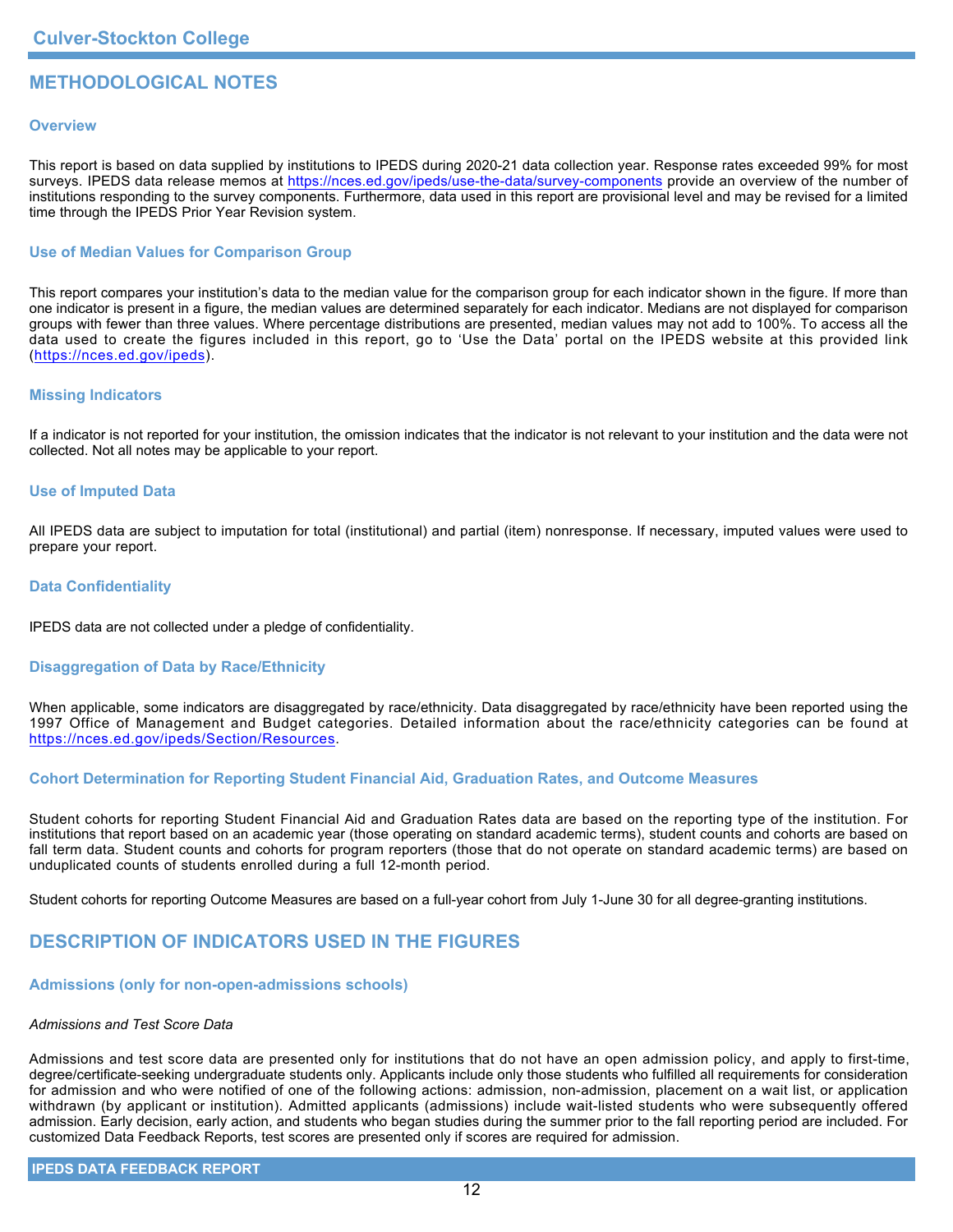### **Student Enrollment**

### *Enrollment Counts*

12-month Enrollment captures a cumulative unduplicated headcount of enrollment over the full 12-month period beginning July 1 and ending June 30. In contrast, Fall Enrollment captures number of students enrolled on a particular date in the fall. Fall enrollment is often referred to as a "snapshot" of an institution's enrollment at a specific time.

### *FTE Enrollment*

The full-time equivalent (FTE) enrollment used in this report is the sum of the institution's FTE undergraduate enrollment and FTE graduate enrollment (as calculated from or reported on the 12-month Enrollment component). Undergraduate and graduate FTE are estimated using 12-month instructional activity (credit and/or contact hours). See "Calculation of FTE Students (using instructional activity)" in the IPEDS Glossary at <https://surveys.nces.ed.gov/ipeds/VisGlossaryAll.aspx>.

### **Completions**

### *Completions and Completers*

Completions collects data on undergraduate and graduate completions and completers in a 12-month period. Completions are the counts of postsecondary awards granted where each award reported once but multiple awards may be reported for one recipient. Completers are the counts of students granted postsecondary awards. The count of completers is collected in two ways. The first way counts all completers, while the second way counts completers by award level (e.g., number of associate's completers, number of bachelor's completers).

## **Student Financial Aid**

#### *Financial Aid Recipients and Amounts*

Student Financial Aid collects the counts of undergraduate students awarded different types of financial aid and the total amounts of aid awarded. The average dollar amount of aid awarded is then calculated. In addition, Student Financial Aid collects counts of full-time, first-time undergraduate student awarded aid and amounts of aid, and counts and disbursed amounts for undergraduate and graduate students receiving military education benefits.

### **Charges and Average Net Price**

### *Average Institutional Net Price*

IPEDS collects data to calculate average net price at each institution for two groups of undergraduate students: those awarded grant and scholarship aid and those awarded Title IV federal aid.

Average net price is calculated for full-time, first-time degree/certificate-seeking undergraduates who were awarded grant or scholarship aid from the federal government, state/local government, or the institution anytime during the academic year. For public institutions, this includes only students who paid the in-state or in-district tuition rate. Other sources of grant aid are excluded. Average net price is generated by subtracting the average amount of federal, state/local government, and institutional grant and scholarship aid from the total cost of attendance. Total cost of attendance is the sum of published tuition and required fees (lower of in-district or in-state for public institutions), books and supplies, and the weighted average of room and board, and other expenses.

For the purpose of the IPEDS reporting, aid awarded refers to financial aid that was awarded to, and accepted by, a student. This amount may differ from the aid amount that is disbursed to a student.

### **Retention, Graduation Rates, and Outcome Measures**

### *Retention Rates*

Retention rates are measures of the rate at which students persist in their educational program at an institution, expressed as a percentage. For four-year institutions, this is the percentage of first-time bachelors (or equivalent) degree-seeking undergraduates from the previous fall who are again enrolled in the current fall. For all other institutions this is the percentage of first-time degree/certificate-seeking students from the previous fall who either re-enrolled or successfully completed their program by the current fall. The full-time retention rate is calculated using the percentage of full-time, first-time degree/certificate-seeking undergraduates, while the part-time rate is calculated using the percentage of part-time, first-time degree/certificate-seeking undergraduates.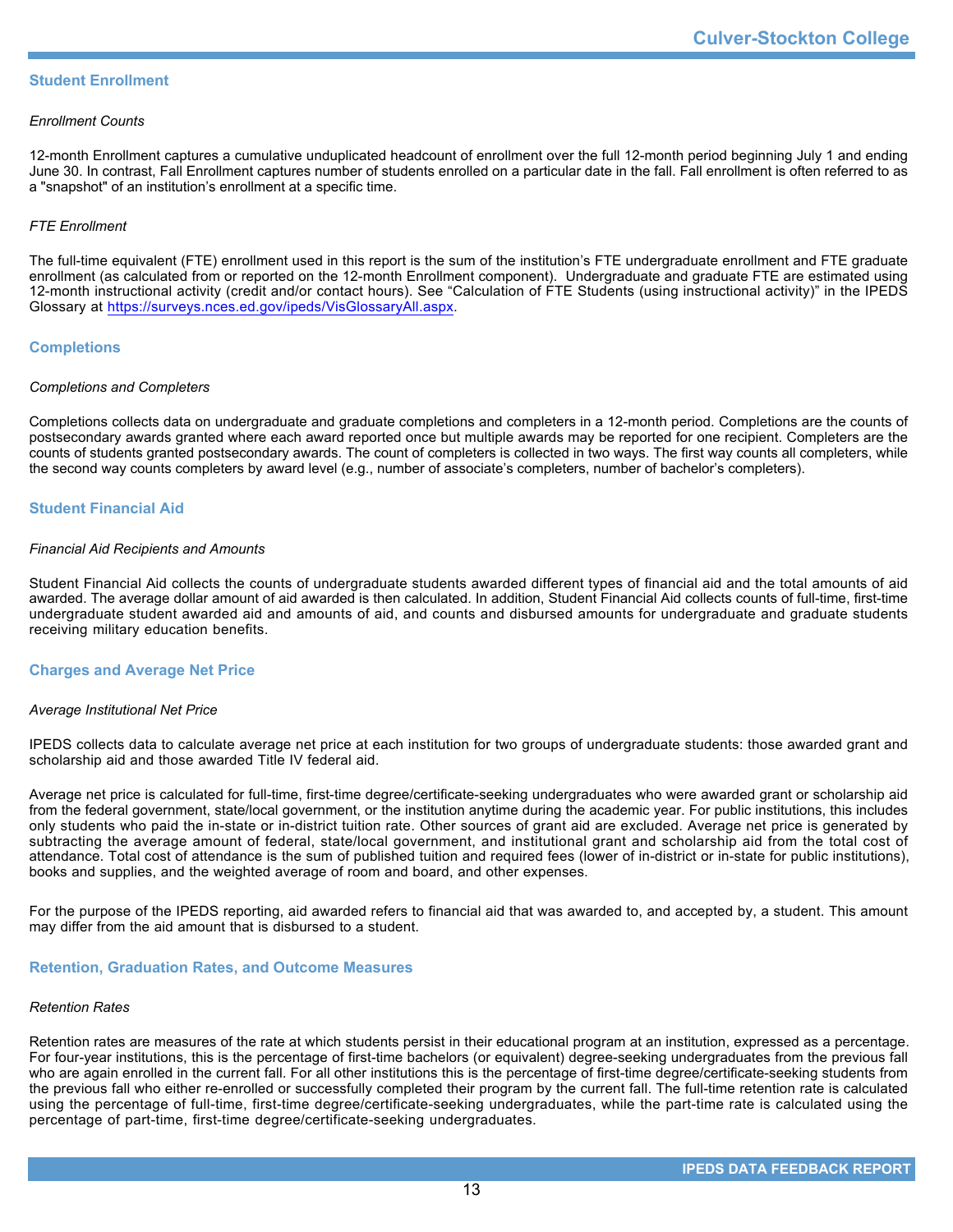### *Graduation Rates and Transfer-out Rate*

Graduation rates are those developed to satisfy the requirements of the Student Right-to-Know Act and Higher Education Act, as amended, and are defined as the total number of individuals from a given cohort of full-time, first-time degree/certificate-seeking undergraduates who completed a degree or certificate within a given percent of normal time to complete all requirements of the degree or certificate program; divided by the total number of students in the cohort of full-time, first-time degree/certificate-seeking undergraduates minus any allowable exclusions. Institutions are permitted to exclude from the cohort students who died or were totally and permanently disabled; those who left school to serve in the armed forces or were called up to active duty; those who left to serve with a foreign aid service of the federal government, such as the Peace Corps; and those who left to serve on an official church mission.

A further extension of the traditional Graduation Rates (GR) component which carries forward 100% and 150% graduation rates data previously reported in the GR component is the Graduation Rates 200% (GR200) component, which requests information on any additional completers and exclusions from the cohort between 151% and 200% normal time for students to complete all requirements of their program of study.

Transfer-out rate is the total number of students from the cohort who are known to have transferred out of the reporting institution (without earning a degree/award) and subsequently re-enrolled at another institution within the same time period; divided by the same adjusted cohort (initial cohort minus allowable exclusions) as described above. Only institutions with a mission that includes providing substantial preparation for students to enroll in another eligible institution are required to report transfers out.

### *Outcome Measures Data*

Alternative measures of student success are reported by degree-granting institutions to describe the outcomes of four degree/certificateseeking undergraduate student groups: First-time, full-time (FTFT); First-time, part-time (FTPT); Non-first-time, full-time entering (NFTFT); and Non-first-time, part-time entering (NFTPT). Additionally, each of the four cohorts collects data on two subcohorts: Pell grant recipients and non -Pell grant recipients. These measures provide the 4-year, 6-year, and 8-year award rates (or completions rates) after entering an institution. NCES calculates award rates by dividing a cohort's or subcohort's adjusted cohort into the number of total awards at 4-year, 6-year, and 8year status points.

The initial cohort can be revised and take allowable exclusions resulting in an adjusted cohort. Institutions are permitted to exclude from the initial cohort students who died or were totally and permanently disabled; those who left school to serve in the armed forces or were called up to active duty; those who left to serve with a foreign aid service of the federal government, such as the Peace Corps; and those who left to serve on an official church mission.

The highest award and the type of award (i.e., certificate, Associate's, or Bachelor's) are reported at each status point. For students who did not earn an undergraduate award after 8-years of entry, the enrollment statuses are reported as either still enrolled at the institution, or subsequently transferred out of the institution. Unlike the Graduation Rates data, all institutions must report on a full-year cohort (students entering July 1 of one year to June 30 to the next) and on their transfer out students, regardless if the institution has a mission that provides substantial transfer preparation.

### **Finance**

#### *Core Revenues*

Core revenues for public institutions reporting under GASB standards include tuition and fees; government (federal, state, and local) appropriations and operating and nonoperating grants/contracts; private gifts, grants, and contracts (private operating grants/contracts plus gifts and contributions from affiliated entities); sales and services of educational activities; investment income; other operating and nonoperating sources; and other revenues and additions (capital appropriations and grants and additions to permanent endowments). "Other core revenues" include federal appropriations, sales and services of educational activities, other operating and nonoperating sources, and other revenues and additions.

Core revenues for private, not-for-profit institutions (and a small number of public institutions) reporting under FASB standards include tuition and fees; government (federal, state, and local) appropriations and grants/contracts; private gifts, grants and contracts (including contributions from affiliated entities); investment return; sales and services of educational activities; and other sources (a generated category of total revenues minus the sum of core and noncore categories on the Finance component). "Other core revenues" include government (federal, state, and local) appropriations, sales and services of educational activities, and other sources.

Core revenues for private, for-profit institutions reporting under FASB standards include tuition and fees; government (federal, state, and local) appropriations and grants/contracts; private grants/ contracts; investment income; sales and services of educational activities; and other sources (a generated category of total revenues minus the sum of core and noncore categories on the Finance component). "Other core revenues" include government (federal, state, and local) appropriations and other sources.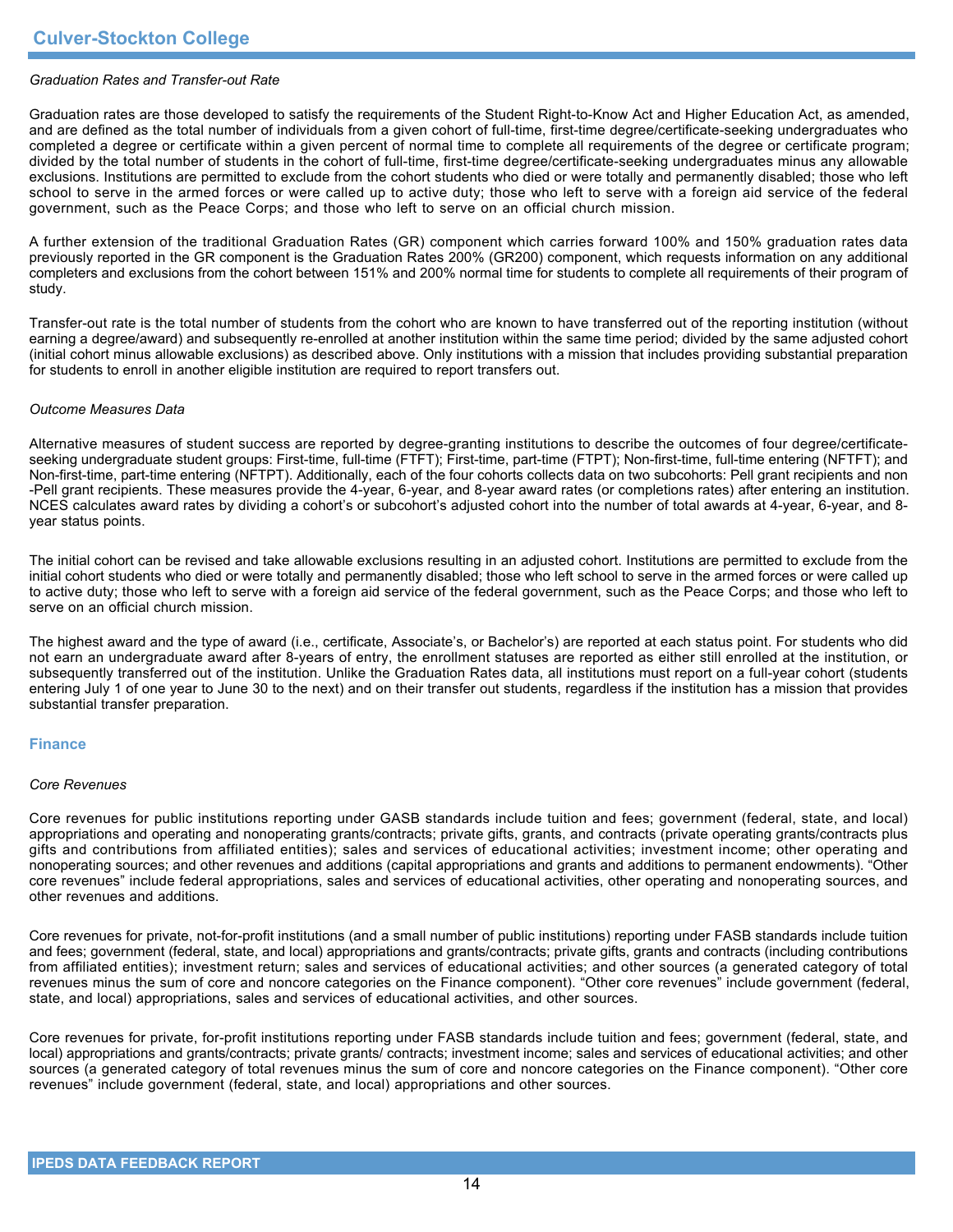At degree-granting institutions, core revenues exclude revenues from auxiliary enterprises (e.g., bookstores and dormitories), hospitals, and independent operations. Non-degree-granting institutions do no report revenue from auxiliary enterprises in a separate category, and thus may include these amounts in the core revenues from other sources.

### *Core Expenses*

Core expenses include expenses for instruction, research, public service, academic support, student services, institutional support, scholarships and fellowships (GASB) or net grant aid to students (FASB) and other expenses. Core expenses exclude expenses for auxiliary enterprises, hospitals, and independent operations. "Other core expenses" is the sum of grant aid/scholarships and fellowships and other expenses.

### *Endowment Assets*

Endowment assets, for public institutions under GASB standards, and private, not-for-profit institutions under FASB standards, include gross investments of endowment funds, term endowment funds, and funds functioning as endowment for the institution and any of its foundations and other affiliated organizations. Private, for-profit institutions under FASB do not hold or report endowment assets.

### *Salaries and Wages*

Salaries and wages for public institutions under GASB standards and private (not-for-profit and for-profit) institutions under FASB standards, include amounts paid as compensation for services to all employees regardless of the duration of service, and amounts made to or on behalf of an individual over and above that received in the form of a salary or wage.

### **Staff**

### *FTE Staff*

The full-time-equivalent (FTE) by occupational category is calculated by summing the total number of full-time staff and adding one-third of the total number of part-time staff. Occupational categories include instructional staff, research staff, public service staff, instructional support staff, management staff, and other occupations. Instructional staff are primarily engaged in teaching and do a combination of teaching, research, and/or public service. Research staff are staff whose primary function is research while public service staff are staff whose primary function is public service. Instructional support occupations include archivists, curators, and museum technicians; librarians and media collections specialists; librarian technicians; student and academic affairs and other education services occupations. Other staff include staff in service occupations; sales and related occupations; office and administrative support occupations; natural resources, construction, and maintenance occupations; production, transportation and material moving occupations; and military specific occupations. Graduate assistants are not included.

#### *Equated Instructional Non-Medical Staff Salaries*

Institutions reported the number of full-time nonmedical instructional staff and their salary outlays by academic rank, gender, and the number of months worked (9-, 10-, 11-, and 12-months). Salary outlays for staff who worked 10-, 11-, and 12-months were equated to 9-months of work by multiplying the outlays reported for 10-months by 0.90, the outlays reported for 11 months by 0.818, and the outlays reported for 12 months by 0.75. The equated 10-, 11-, and 12-outlays were then added to the outlays for instructional staff that worked 9-months to generate a total 9-month equated salary outlay. The total 9-month equated outlay was then divided by total number of instructional non-medical staff to determine an equated 9-month average salary. This calculation was done for each academic rank. Salary outlays were not reported for staff that work less than 9-months and were excluded.

#### *Student-to-Faculty Ratio*

Institutions can provide their institution's student-to-faculty ratio (i.e., student-to-instructional staff) for undergraduate programs or follow the NCES guidance in calculating their student-to-faculty ratio, which is as follows: the number of FTE students (using Fall Enrollment survey data) divided by total FTE instructional staff (using the total Primarily instruction + Instruction/research/public service staff reported in Human Resources component and adding any not primarily instructional staff that are teaching a credit course). For this calculation, FTE for students is equal to the number of the full-time students plus one-third the number of part-time students; FTE for instructional staff is similarly calculated. Students in "stand-alone" graduate or professional programs (such as, medicine, law, veterinary, dentistry, social work, or public health) and instructional staff teaching in these programs are excluded from the FTE calculations.